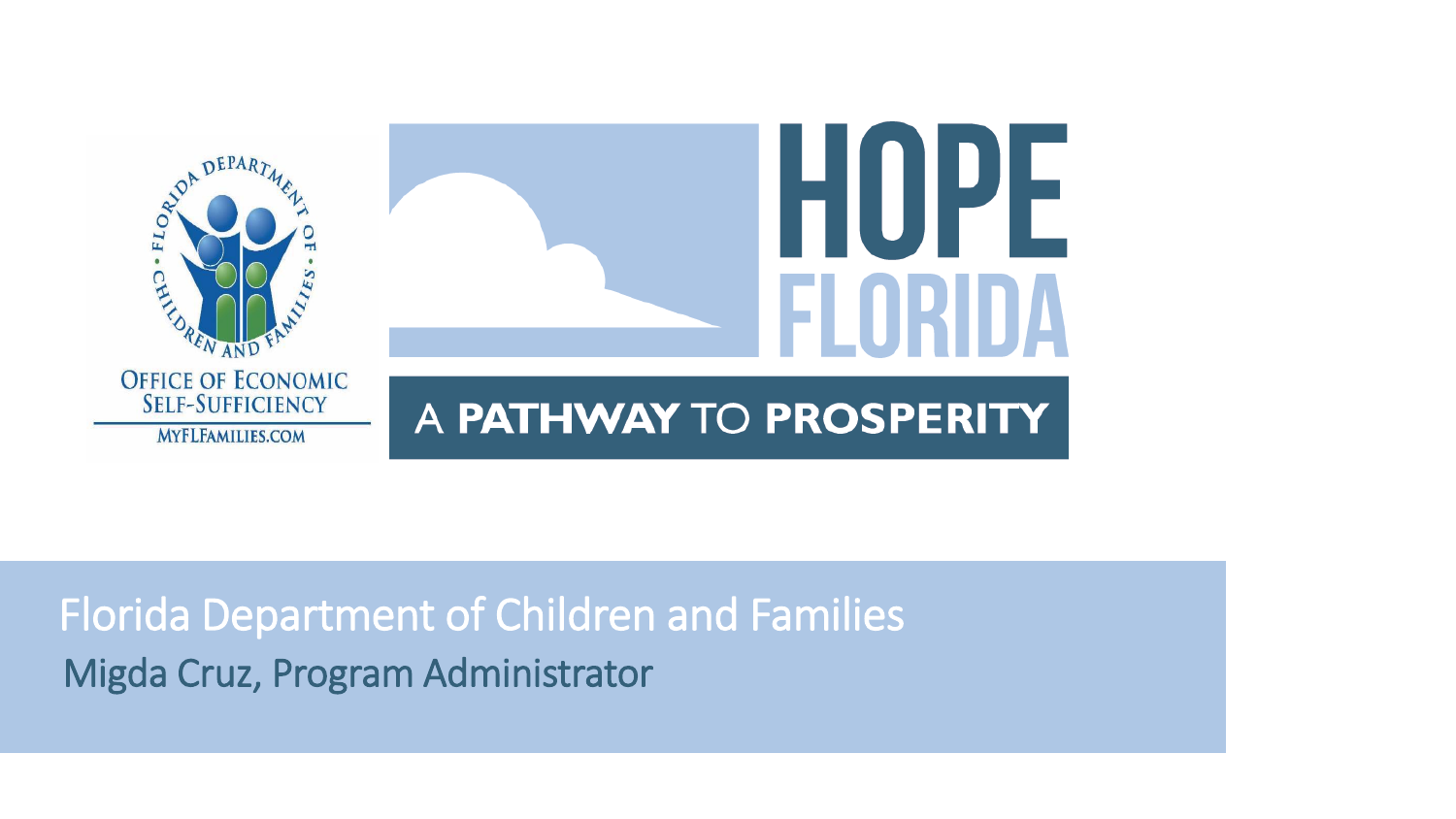**The Department of Children and Families Office of Economic Self-Sufficiency has a vision to strengthen Florida's families through private, community, and inter-agency partnerships that promote economic self-sufficiency.**

• Economic Self-Sufficiency Program

**Crisis approach**

**Determine eligibility for public assistance.**



#### • Hope Florida A pathway to Prosperity

**Customer-Centered approach**

Utilizing Care Navigators to guide clients on an individualized path to prosperity and economic selfsufficiency by prioritizing community involvement from our faith-based partners to our non-profits and private sector players. Care Navigators will identify goals and remove barriers and will collaborate and communicate with local partners beyond government to simplify the process to obtain the client's desired outcome.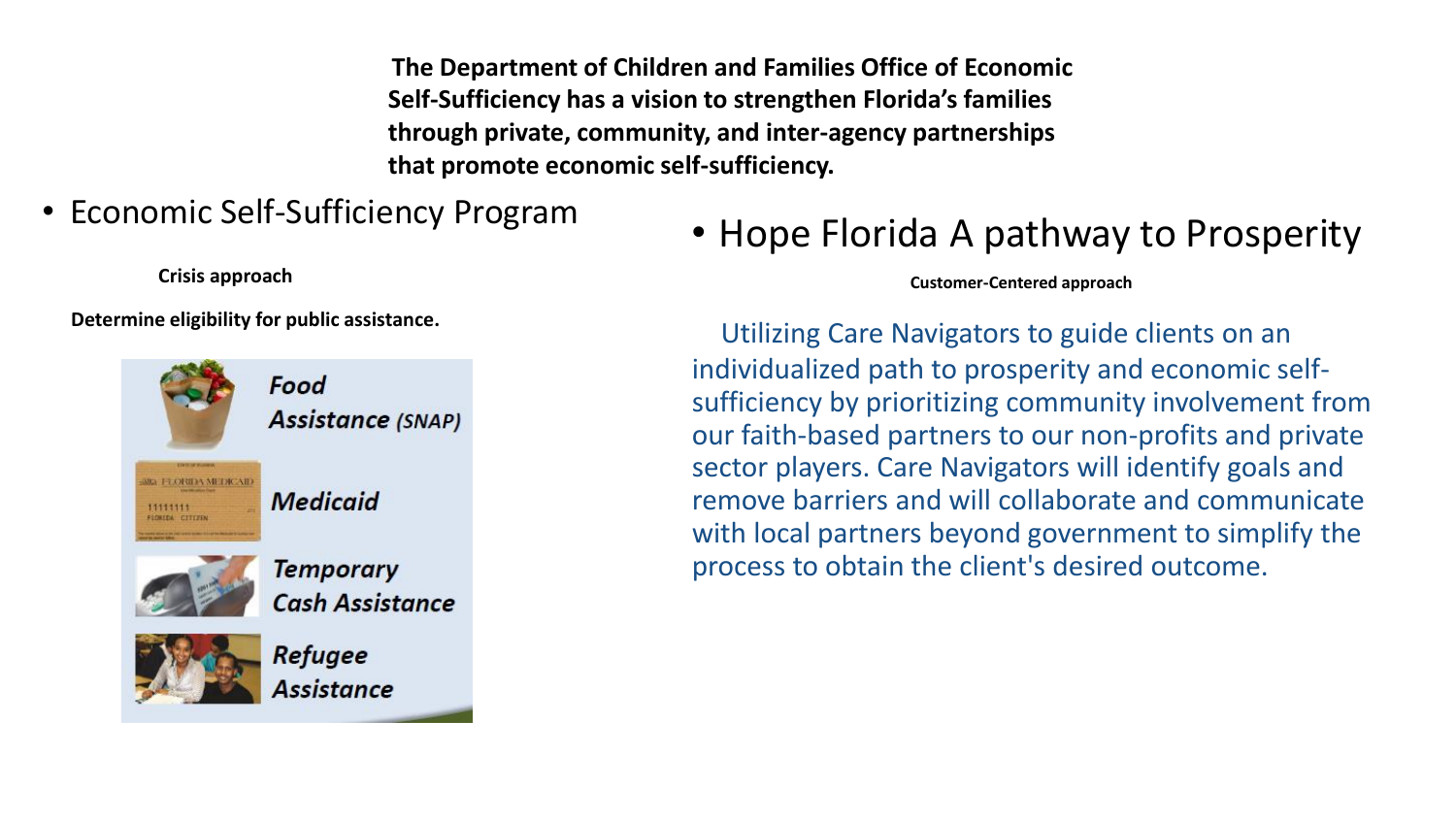### Service Process



Step 3 'Care Navigator' works with client to identify goals and create a plan to overcome barriers.

Step 5

'Care Navigator' is in constant communication with client; monitoring progress and offering assistance to ensure goals are met.



**Step 2** Client is paired with a 'Care Navigator' to embark upon A Pathway to Prosperity.

#### Step 4

'Care Navigator' utilizes extensive rolodex of community resources beyond government to find the client's solution.

#### **Step 6**

The client/'Care Navigator' relationship continues until all barriers identified are addressed and the customer's goals are achieved.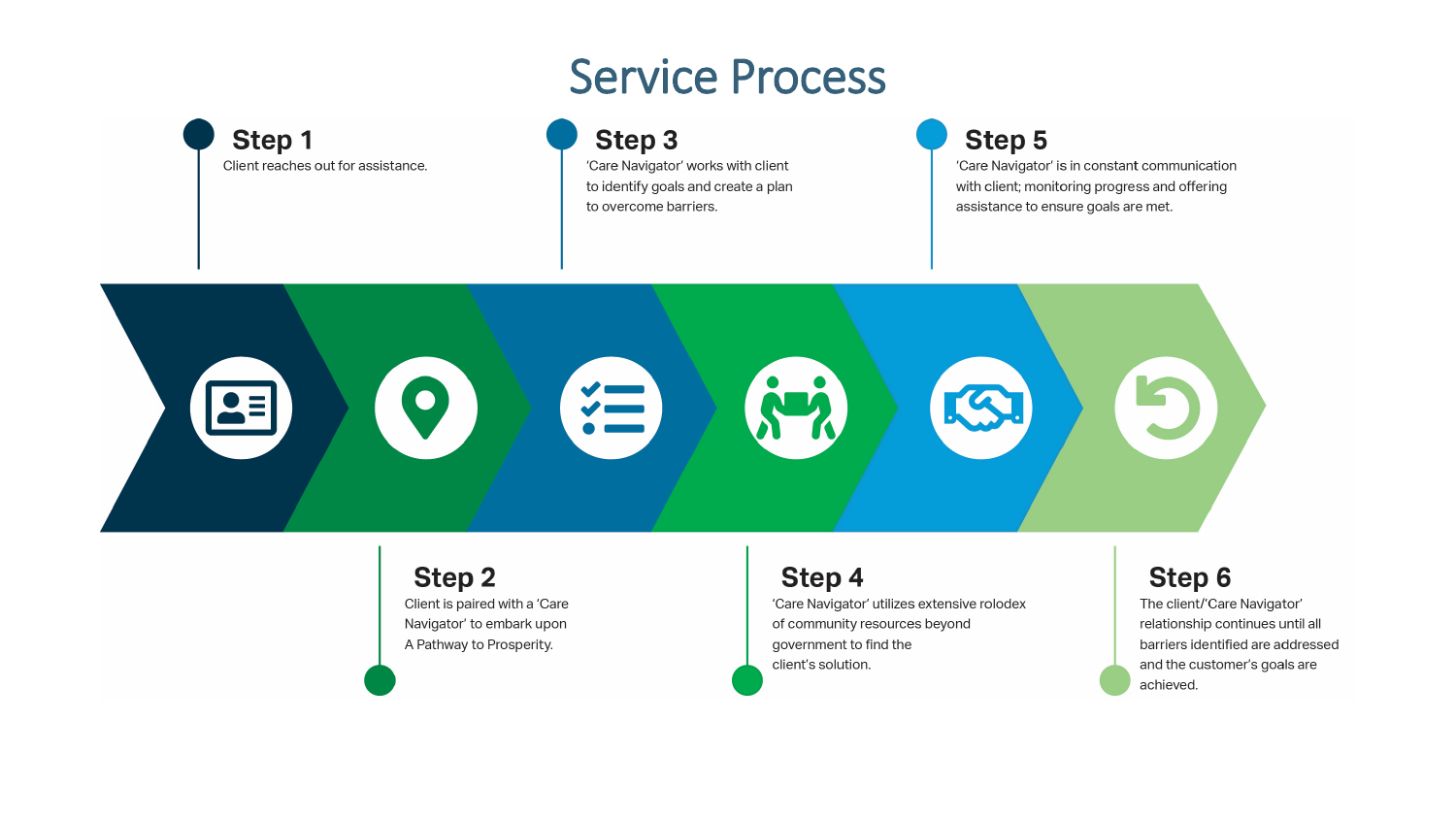## Services Roll-Out

Phase 1: Launched in August 2020 in Northwest and Central Regions - 30 Full Time Care Navigators

Northwest

Phase 2: Launched in January 2021 in Northeast and Southeast Regions - 65 Full Time Care Navigators

Phase 3: Launched in July 2021 in SunCoast and Southern Regions - 102 Full Time Care Navigators

As of July 2021, Hope Florida – A Pathway to Prosperity has been implemented in every DCF Region.

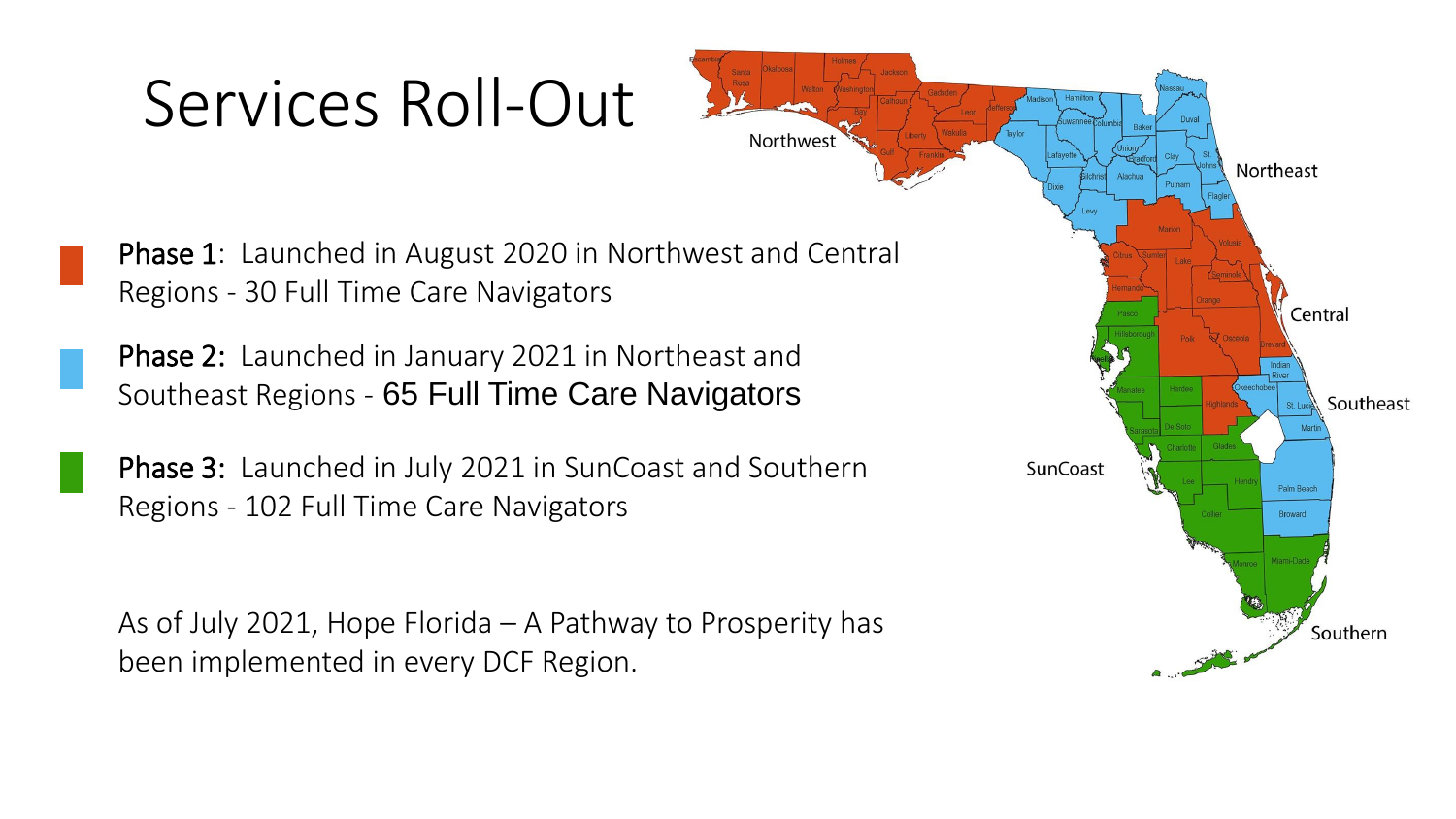#### Hope Florida – A Pathway to Prosperity *Now Serving More Families*

September 2021 underwent an expansion of the program to include:

- ●Extended targeted populations
- Established the Hope Line, 850-300-HOPE
- ●Launched HopeFlorida.com
- ●Expanded CarePortal
- ●Partnered with Department of Health to Serve the Substance-Exposed Newborn population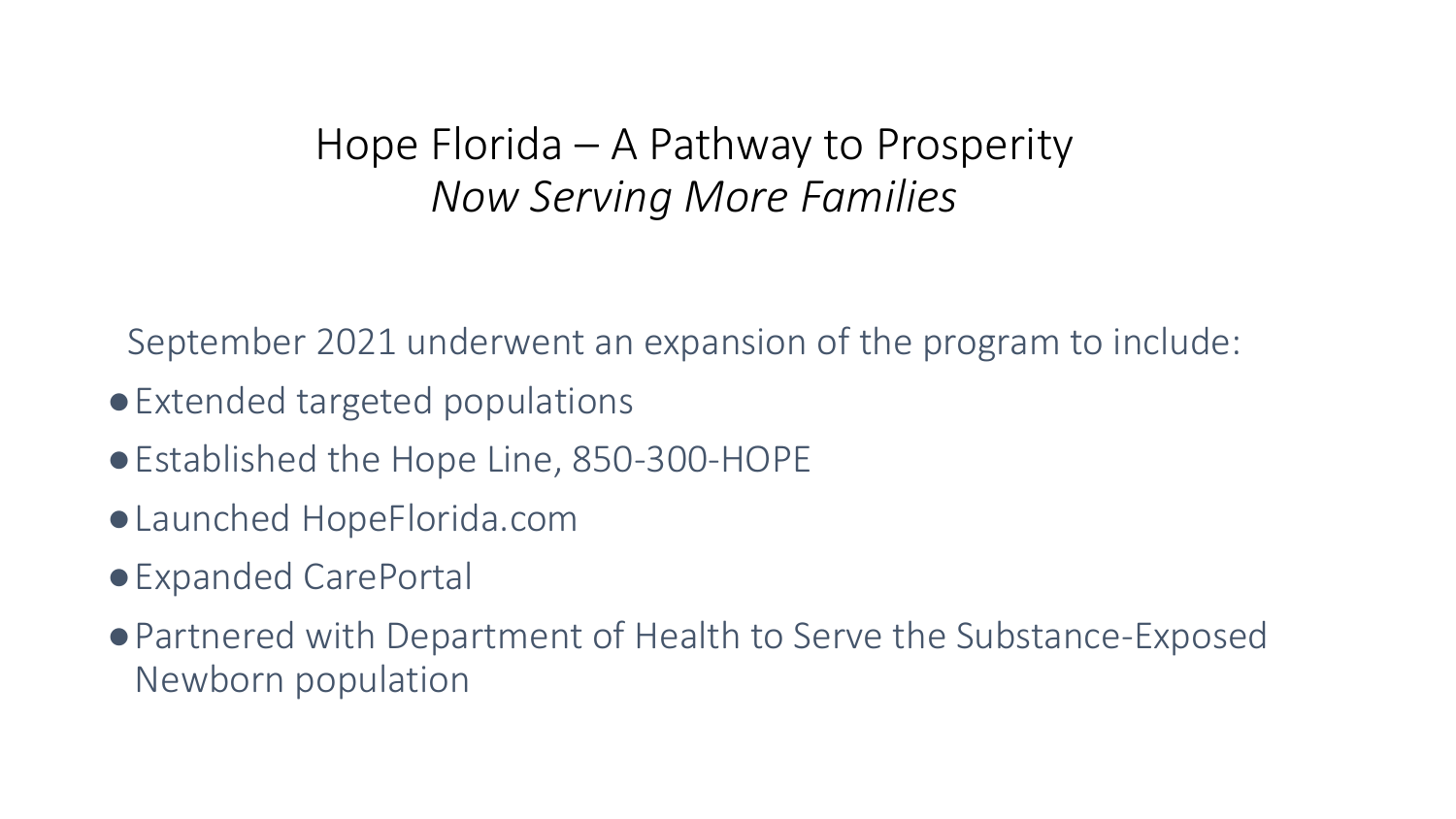## **Common Barriers Identified**

- Employment
- Housing
- Education
- Job Skills Training
- Bill Payment
- Finance and Budgeting
- Basic Needs
- Childcare
- Medical Treatment
- Legal Assistance
- Transportation
- Mental Health Treatment
- Substance Abuse
	- **Treatment**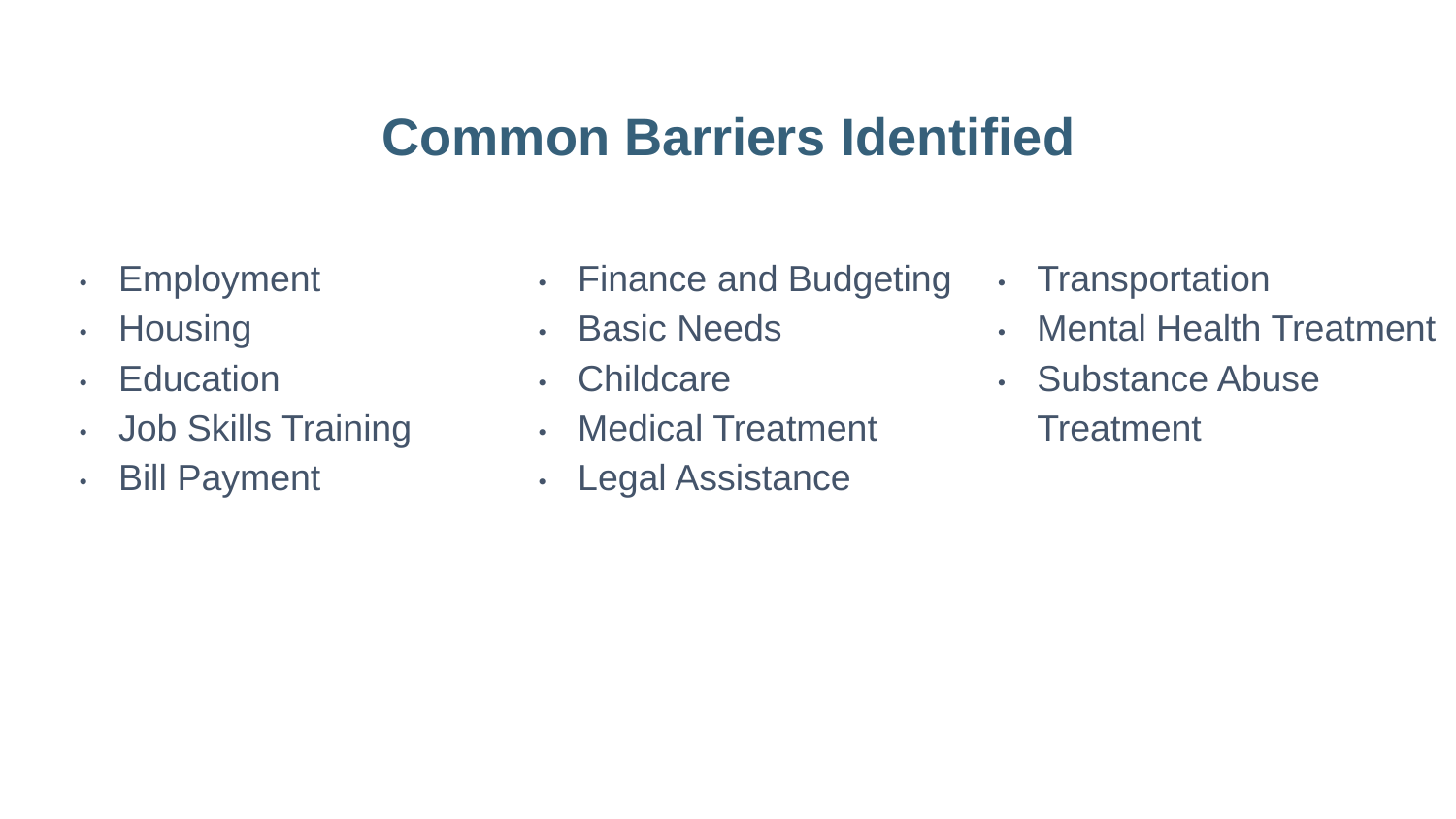## **Partnerships**

- Faith and Community-Based **Organizations**
- Business Community
- Non-Profit Partners
- Government Agencies
- Floridians/Volunteers

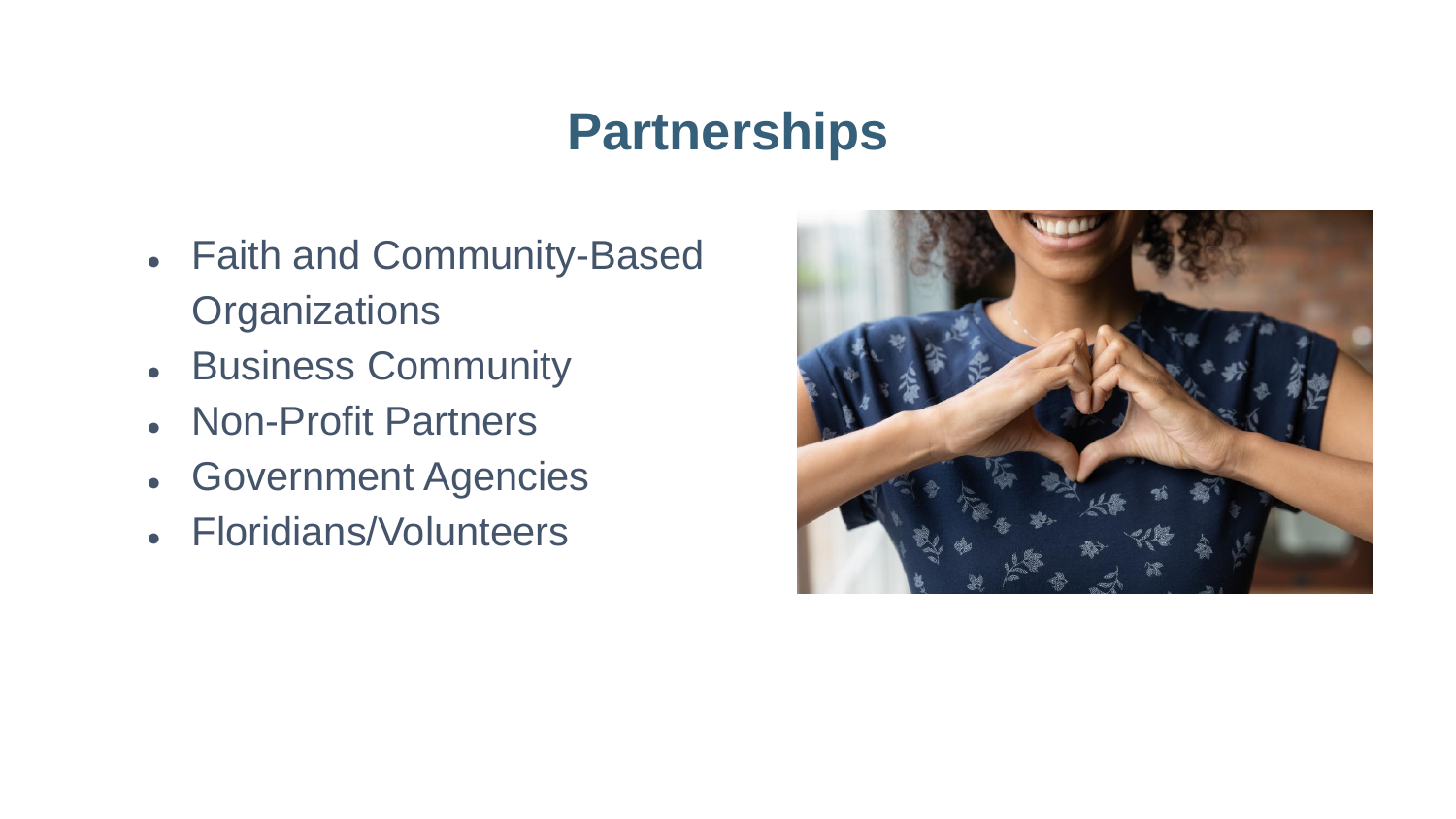# Words from Our Customers

"I like the fact that this is voluntary. The fact that I can have someone that I can talk to and speak about the path I can take really helps. Mrs. Beniquez, I really feel that you really care about your clients and especially me."

"Initially I thought the program was too good to be true. Now I am a believer, happy and grateful for the help the program is providing me."